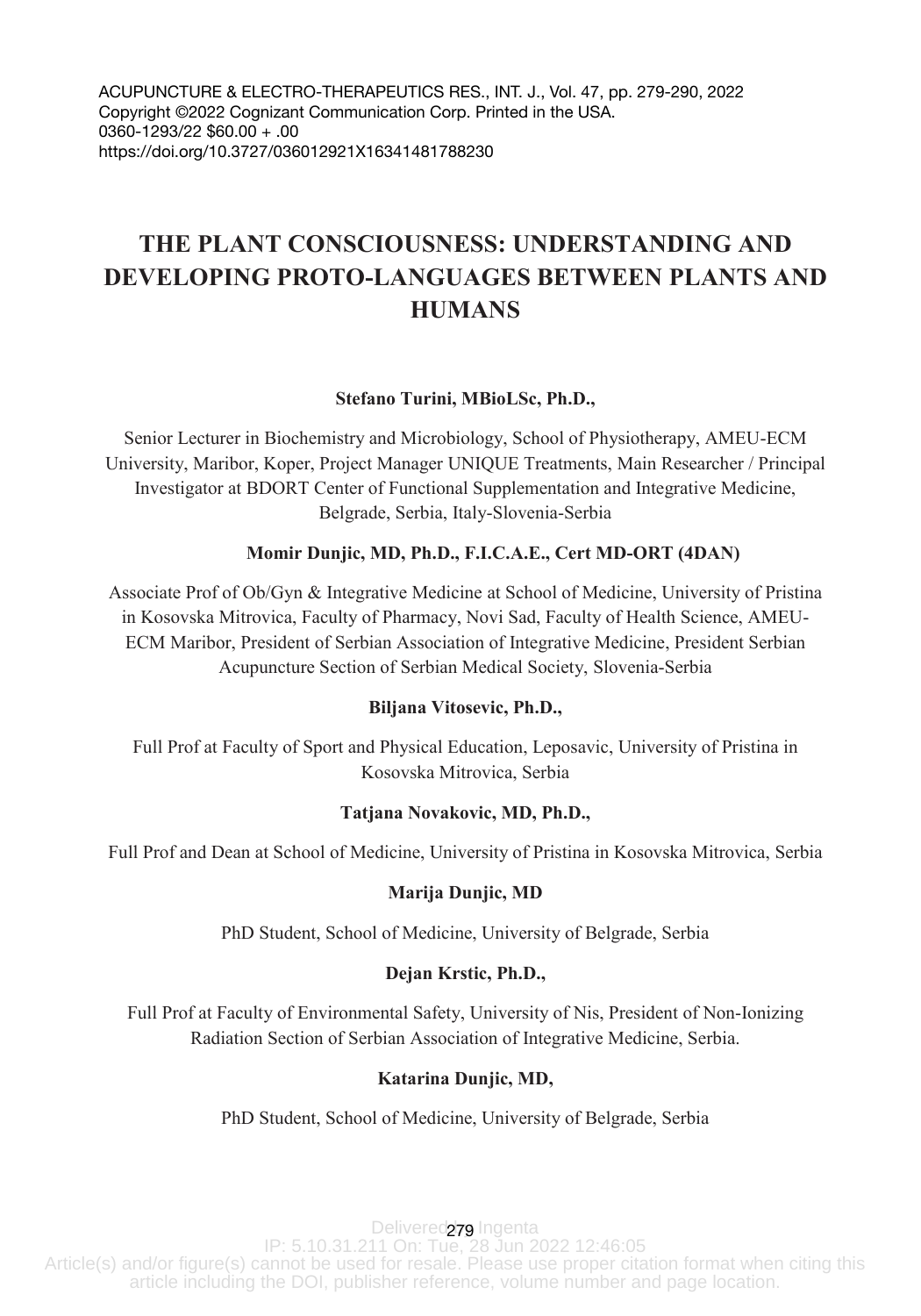**Contact:** Stefano Turini, Cell phone: +381 60 3650150; e-mail: turini.stefano@yahoo.it

## **(Received on December; Accepted with revision:)**

#### **ABSTRACT**

Plants are among the oldest and most complex organisms on our world. The complexity lies, first of all, from the cellular point of view, which has a greater compartmentalization than the animal cell. Also evolved as terrestrial organisms, plants have developed complex forms of electrochemical communication, developed to the point of suggesting that plants possessed a sort of nervous system, similar to that found in the animal world and in organisms with a high degree of evolution. Over the course of history, numerous researchers, especially in the last century, have alternated trying to penetrate the functional complexity of plants, obtaining results that allowed to tip the scales towards the presence not only of a nervous system, but a complex processing capacity, comparable to a consciousness. The experiment described here, using a polygraphic apparatus connected to an artificial intelligence computerized processing system, made it possible to evaluate the physiopathological responses of a plant subjected to external stimuli of an invasive and non-invasive nature. The technique involved addressing the vegetable "directly" during the experimentation. The results obtained have highlighted a logical succession of responses, which have allowed us to conclude that plants possess an advanced capacity for processing external stimuli and also of the human voice.

**Key words: Artificial intelligence; Polygraph; Primary perception; Global consciousness; Plant neurophysiology; Plant neurobiology; Tower buster**

#### **INTRODUCTION**

Plants or plant organisms are the oldest cellular life forms present on our world. It states "cellular life forms" as in Systematics, there are also acellular life forms such as Viruses, which enter the Aciyota Domain. Appeared in the form of Cyanobacteria, therefore unicellular, about 3,500,000,000 years ago, before the continental drift and in the presence of the only great ocean called Panthalassa, they rapidly transformed the physicochemical conditions of ocean waters, introducing oxygen and metabolizing the carbon dioxide, through a series of organic reactions, carried out through chlorophyll photosynthesis. These reactions have also allowed the creation of trophic chains, also called food chains, with primary producer organisms such as plants at the base. The transition from aquatic to earthly life, for vegetables, took place with the appearance of pioneer plants, with absent stems but with a great capacity to store water, such as mosses, sphagnums and liverworts, defined Bryophytes. Subsequently, the Pteridophytes appeared as: ferns, equisedi and lycopods. The first ferns, which appeared between the end of the Triassic and the beginning of the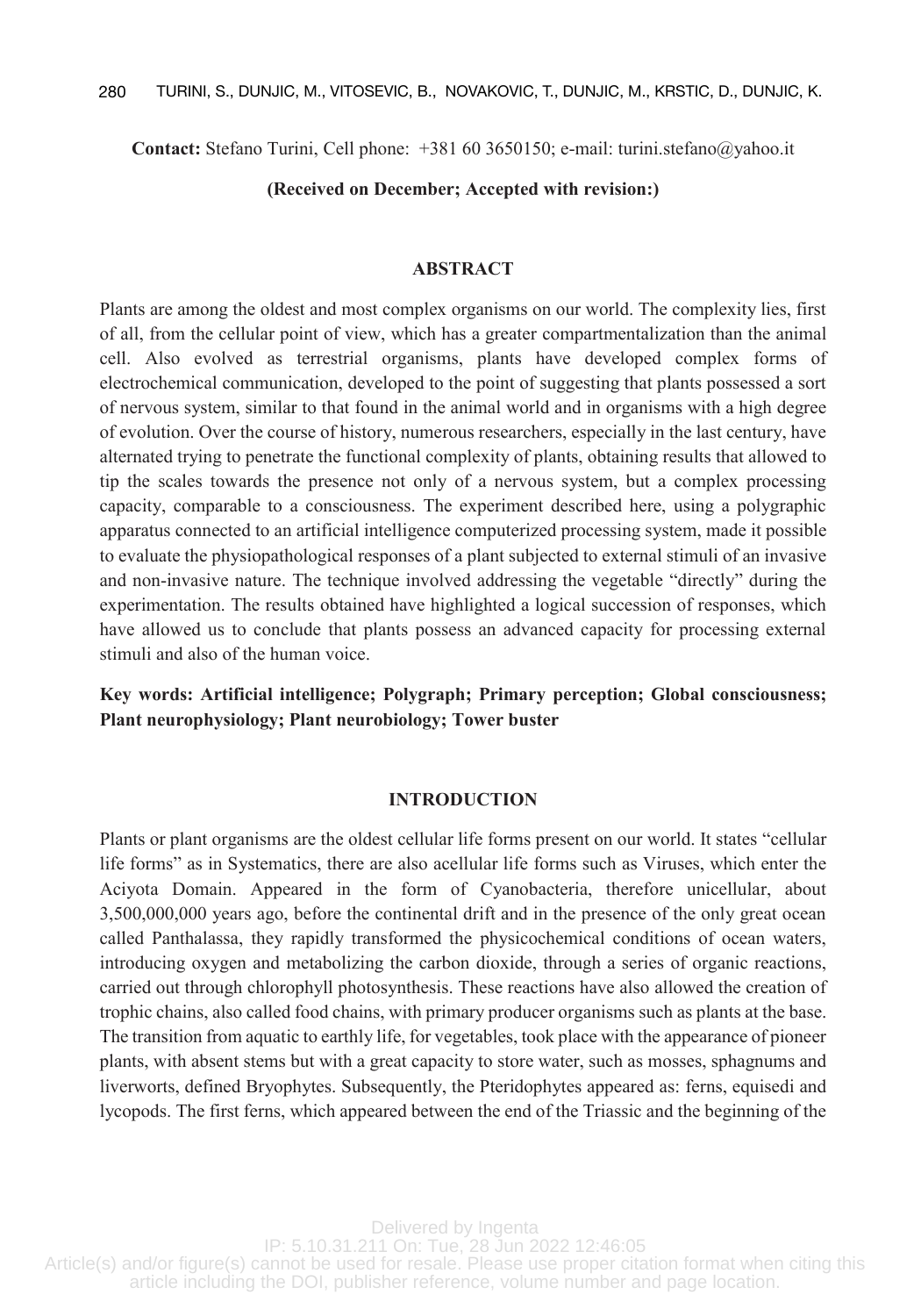Jurassic, had a tall trunk. The superior plants, equipped, among other things, with tall stems, appeared since the Late Jurassic, at the beginning of the Mesozoic period, about 180-190 million years ago, quickly colonized the emerged lands, such as Angiosperms, increasing the content of oxygen in the atmosphere of the Earth of the Jurassic period. The real revolution took place in the Middle Jurassic, about 150 million years ago, with the appearance of flowering plants, the Gymnosperms, which gave way to a whole new series of intraspecific and interspecific interactions. One of the most famous is represented by the forms of entomophilia pollination, in which it is the Insects, existing for at least 400 million years before the Bryophytes, to help the higher plants in their reproduction, and to transport the pollen, no longer entrusted only to the wind, in wind pollination. One of the most peculiar characteristics of plant organisms is that they have developed forms of chemical and sensory interaction with the surrounding environment. These interactions occur both for the aerial portion of the plant, i.e. the one that rises from the ground, and for the underground portion, represented by the roots, in which there is a whole universe of direct and chemical connections with the soil, with organisms and with other roots. A characteristic example is represented by the Amazon Rainforest, where there are at least 500 billion plants, each with a more or less complex root system.

Throughout the last century, a new generation of scientists has approached the world of plants with a new approach, in order to determine how plants communicate with each other, with the surrounding environment and with the animal world. Surely, among the characters that should be counted most is Luther Burbank, who, with a training that stopped at the level of higher education, developed 800 strains of new plants including fruits, flowers, seeds and herbs, among which, a famous variant of cactus without thorns. His operating methodology did not include the use of cutting-edge equipment, but reflected the attention, care and respect he had for these plants. In many interviews he gave he stated that his main secret was that he could talk to plants while he worked with them and/or made new grafts [1-5]. Undoubtedly one of the most striking examples of interaction-reaction between plants and animal organisms is represented by the *Mimosa pudica*, a vegetable for which, at the only delicate touch on the external surface of the leaves, produces a closure of the same [6].

In the wake of the Burbank studies but with a completely different approach, which made use of technological tools, there was the famous CIA analyst and interrogation expert, Cleve Backster. He can be defined as the first to have created a connection between technology and the plant world and counted among the founders of the discipline known as Biopsychocybernetics. In his first experiment, Backster decided to connect his polygraph (lie detector) to a vegetable and discovered, to his surprise, that the needle responded, giving signals as if there was a connected subject. On the strength of these first results, Backster decided to extend the experiments, placing two plants, of the same species, close to each other and connecting the polygraph to only one of the two. A group of five subjects was also chosen whose one was chosen that he would have had to rage on the vegetable not connected to the polygraph. Subsequently, the conque subjects were made to stop in front of the vegetable not connected to the polygraph, until the "culprit" was reached. For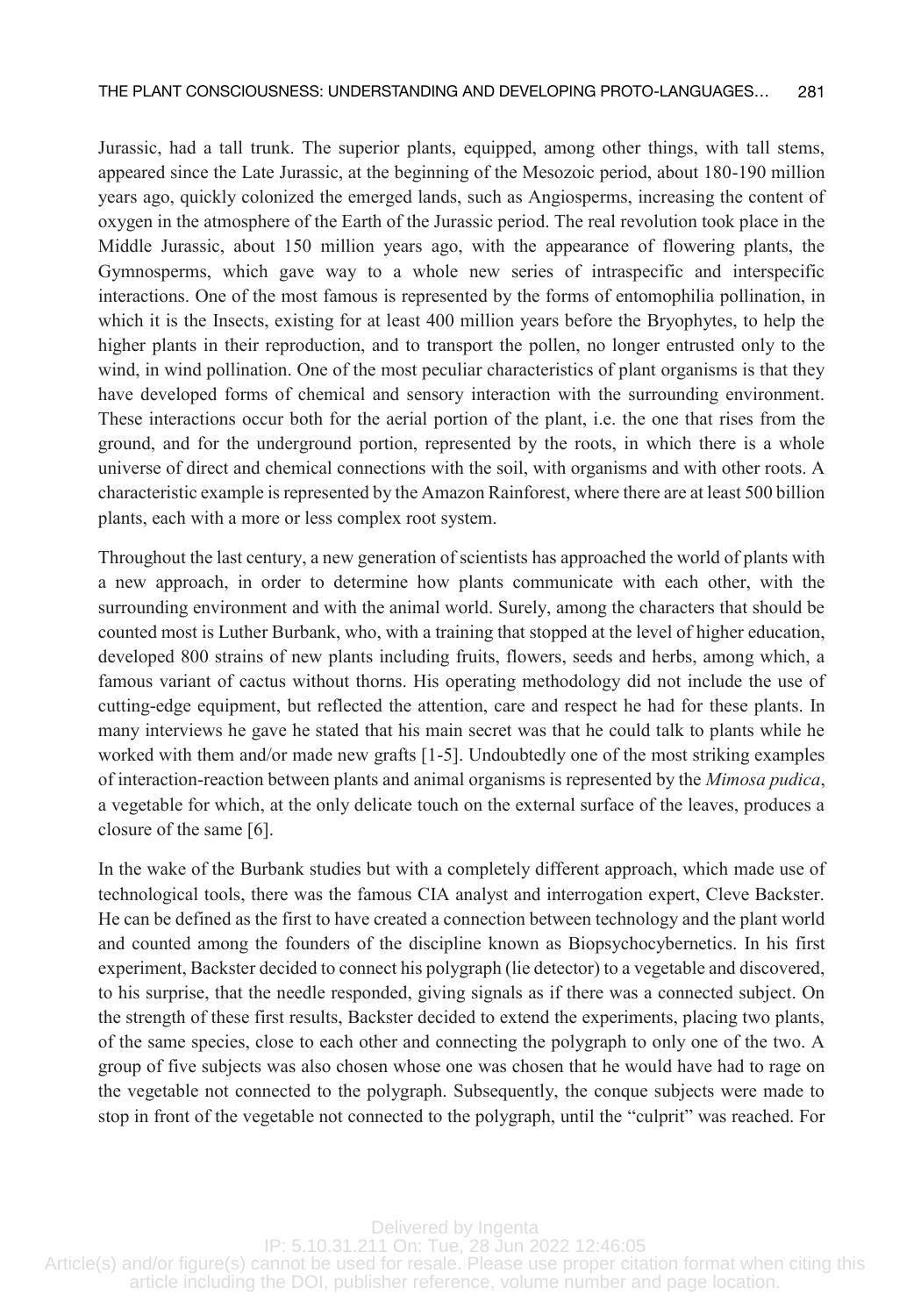all those who had not raged on the first vegetable, the second, connected to the polygraph, did not show the minimum output signal as the polygraphic trace remained constant. Upon arrival of the "guilty" subject, the connected vegetable began to produce a pattern that quickly went off-scale. What had happened? Had the vegetable identified in that subject the author of the killing of the first plant? [7-12]. Backster is counted as the discoverer of the so-called Primary Communication and his experiments were along the lines of those already carried out in 1900 by the Indian biologist, physicist and botanist Jagadish Chandra Bose. Some of his experiments concerned the study of the electrical spasm that was generated at the end of the life of plants [13-18].

Starting with Cleve Backster, the technology applied to plants has further refined and, at the turn of the 1970s of the last century, a French physicist and musician, Joel Sternheimer, introduced a completely new concept regarding a newborn discipline but one that would have been destined to take notable steps forward, namely Plant Biosensoring. Sternheimer assumed that each single molecular species possessed its own bioresonance frequency or Brownian motion frequency, as introduced by Albert Einstein, and that, with the aid of particular, very sensitive instruments, it could be registered. Therefore, he recorded the frequencies of the twenty basic amino acids and of the five nucleotides (also counting Uracil as a substitute for Thymine in the RNA) and at that point he had an intuition: comparing the bioresonance frequencies of the molecules with the musical notes they had similarities, however, with only seven basic musical notes it was not possible to cover the entire series of molecules, which were in total 25. The problem was solved by considering the harmonics of these notes, i.e., multiples and/or submultiples of the note itself. At that time, the frequencies of the molecules were associated with harmonics, with minimal deviation. It was therefore possible to convert a gene sequence (nucleotides) and/or protein (amino acids) into musical notes. Once the sequence was composed, what would have happened if it had been sent to a vegetable? Sternheimer realized that if a vegetable was lacking in a particular protein and, by sending the musical sequence, corresponding to this protein, as sound, at the level of the vegetable itself, it was possible to obtain a more luxuriant growth. This discovery paved the way for the conception of Molecular Memory, which was later taken up by numerous research groups [19-24].

Coming to the present day, independent research groups and/or belonging to academic institutions continue their research on plant biosensoring, increasingly approving the discourse on plant neurobiology, a concept introduced by the Italian botanist Stefano Mancuso. With his experiments, Mancuso laid the foundations for the understanding of how a system of uptake of external stimuli by a vegetable can be associated with the plausible presence of a complex organization comparable to a vegetable nervous system [25-28]. Independent researchers such as the Italian sociologist Valerio Sanfo, founder and director of the Popular University A.E.ME.TRA. [\(http://www.valeriosanfo.it/\), based in](http://www.valeriosanfo.it/),basedin) Turin, Italy, and the philosopher Oberto Airaudi [\(https://www.damanhur.foundation/falco-oberto-airaudi/\), creator and](http://www.damanhur.foundation/falco-oberto-airaudi/),creatorand) founder of the community Damanhur [\(https://www.damanhur.foundation/\),](http://www.damanhur.foundation/) known worldwide, have conducted experiments with the aim of being able to demonstrate the response of plants, in interaction with the surrounding environment.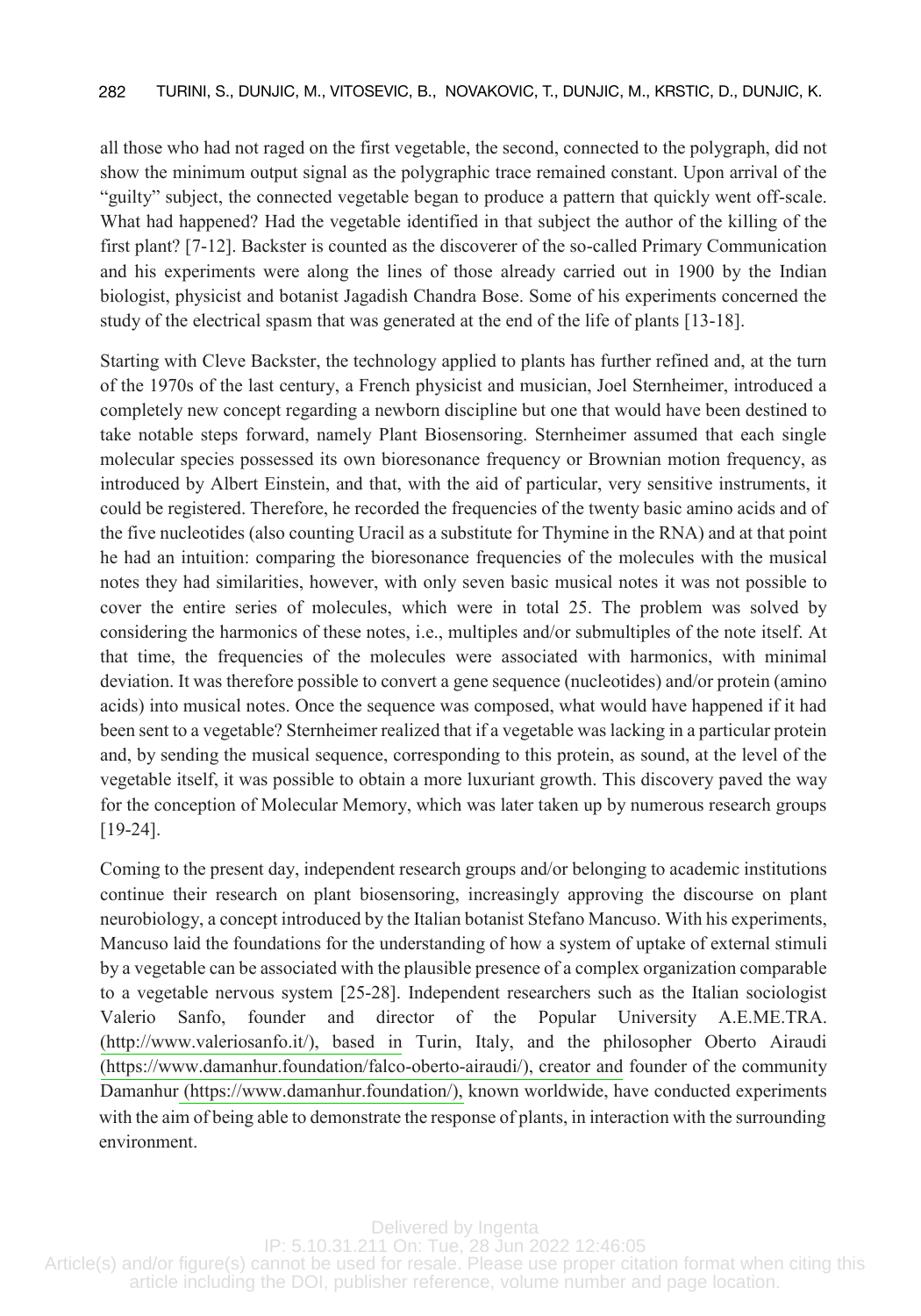# **MATERIALS AND METHOD**

The assembly diagram of the equipment basically consists of three components: a 15.6-inch TOSHIBA Satellite Pro L300-13Z PC System computer/laptop, a digital polygraphic system such as USB Poligraph, with a 2.5 Gb minimum RAM, a minimum processor speed of 1.5 GHz, and a minimum hard drive space of 20 Gb. The system was directly supplied with artificial intelligence software (automatic learning software), with complex signal reprocessing capabilities and equipped with SAPS technology, i.e., Algorithmic Reprocessing of Signals or Software System for Inductive Modeling. As a radioactive source, it has been used 5 g of  $UO<sub>2</sub>$  (uranium dioxide or uraninite, with an equivalent dose value of radiation of 2.5 mRem, or 0.025 mSv), a Tesla Transformer, with ddp output from the secondary circuit of 20,000 volts, and 0,025 A as current intensity and one specimen of Tower Buster or Orgonite (instrument capable of cleaning up the negative environmental orgone radiation or DOR, converting it to OR). Exemplary of orgonite, realized by author Stefano Turini, was made by combination of two natural resins; Omani incense and myrrh, using gold leaf metal as a metal. The use of the Tower Buster, in accordance with the results obtained from the experiments of the Austrian psychoanalyst Wilhelm Reich, in the description of the Oranur Experiment, should reduce the effects given by the ionizing radiation, emitted by a radioisotope, thanks to the increase of the orgone charge [data not shown].

The experimental protocol aimed to initially put the plants in contact, or only one, with the polygraph, and to ask control questions, in which the operator addressed the plant directly, talking to it, so as to be able to exploit the phenomenon of biosensing. The polygraph therefore received output signals, which appeared on the screen as graphs with open broken lines, referred to values such as: pulse, sweat and breath. The first interesting value was provided by the fact that, by connecting this instrument to the vegetable, a response of: pulse  $= 118$  bpm, sweat  $= 100\%$  and breath = 25% was recorded. These first data have shown the basic physiology of the plant in which parameters such as sweat and breath, normally associated with a person, translated at the plant level, represent the percentage of accumulated humidity and the transpiration value. For the impulse, the hypotheses still remain open but we have formulated the hypothesis that it is the ddp value measured at the level of the plant stem, as if it were the skin galvanization value, measured at the level of the stem surface of the *Euphorbia pulcherrima*. The operator generated a random answer according to the question posed by the same and it was then up to the software to reelaborate the question and the answer according to the answer given by the vegetable.

around 0.025 mSv. The experimental hypothesis consisted that the plant was affected by ionizing The figures shown below (not numerated, as an identification series) show the assembly diagram of the equipment and the plants used. The purpose of the experiment was to compare the processing of the responses, extrapolated from the polygraph, from the control sample, i.e., the plant *Euphorbia pulcherrima* in the absence of any form of treatment, and the treated samples. For the *Euphorbia pulcherrima* the experiments involved the treatment with a sample that consisted of 5 g of uranium dioxide ( $UO<sub>2</sub>$  or uraninite), with an equivalent radiation dose value estimated to be radiation, made up of beta and gamma particles. After depositing the uranium dioxide sample at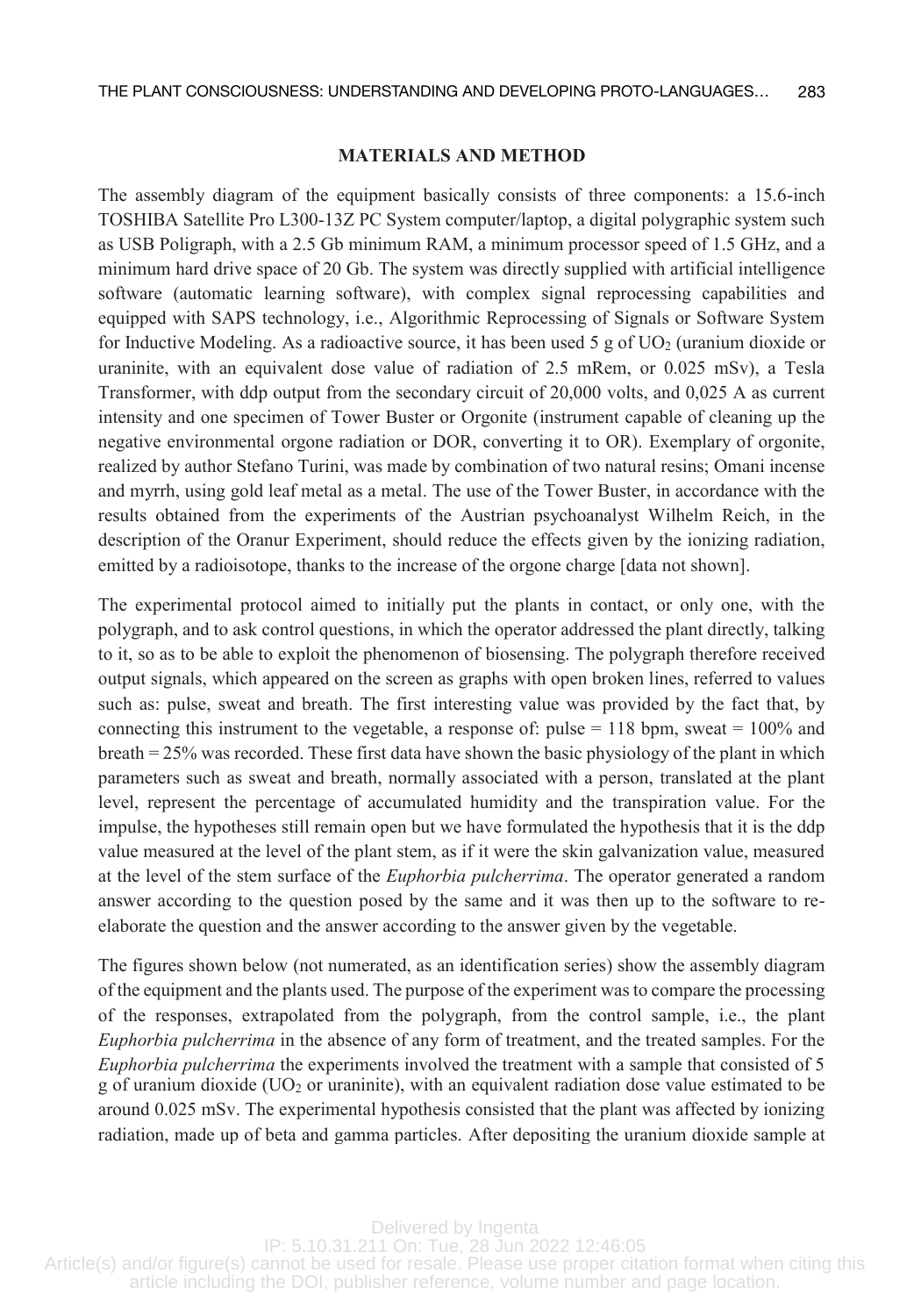the plant level, the operator would ask direct questions to the plant itself and the software would elaborate the nature of the answers, based on the biometric parameters provided by the plant. In order to eliminate the effects of irradiation, at the level of the same plant (*Euphorbia pulcherrima*), one example of Tower Buster or Orgonite, has been deposited. The aim was to compare the answers provided by uranium dioxide and orgonite and to be able to determine whether one or both could be effective in eliminating the effects of ionizing radiation on plants. This experiment was carried out on a reduced cove, with a view to a possible large-scale application for the decontamination of the woodlands of interest to its flora and fauna.

# **RESULTS**

The results of the experiments will be provided below, through the interpretation of the following images.





From left to right, we have the following images: the first image on left represents the subject plant, the *Euphorbia pulcherrima* connected to the polygraph, in which the electrode cables can be seen. The image at the center represents the *Euphorbia pulcherrima* with the capsule of uranium material (uranium dioxide) used in the experiments next to it. The right image represents the plant *Euphorbia pulcherrima* connected with the Tower Buster, a model conceived and developed by the author Stefano Turini.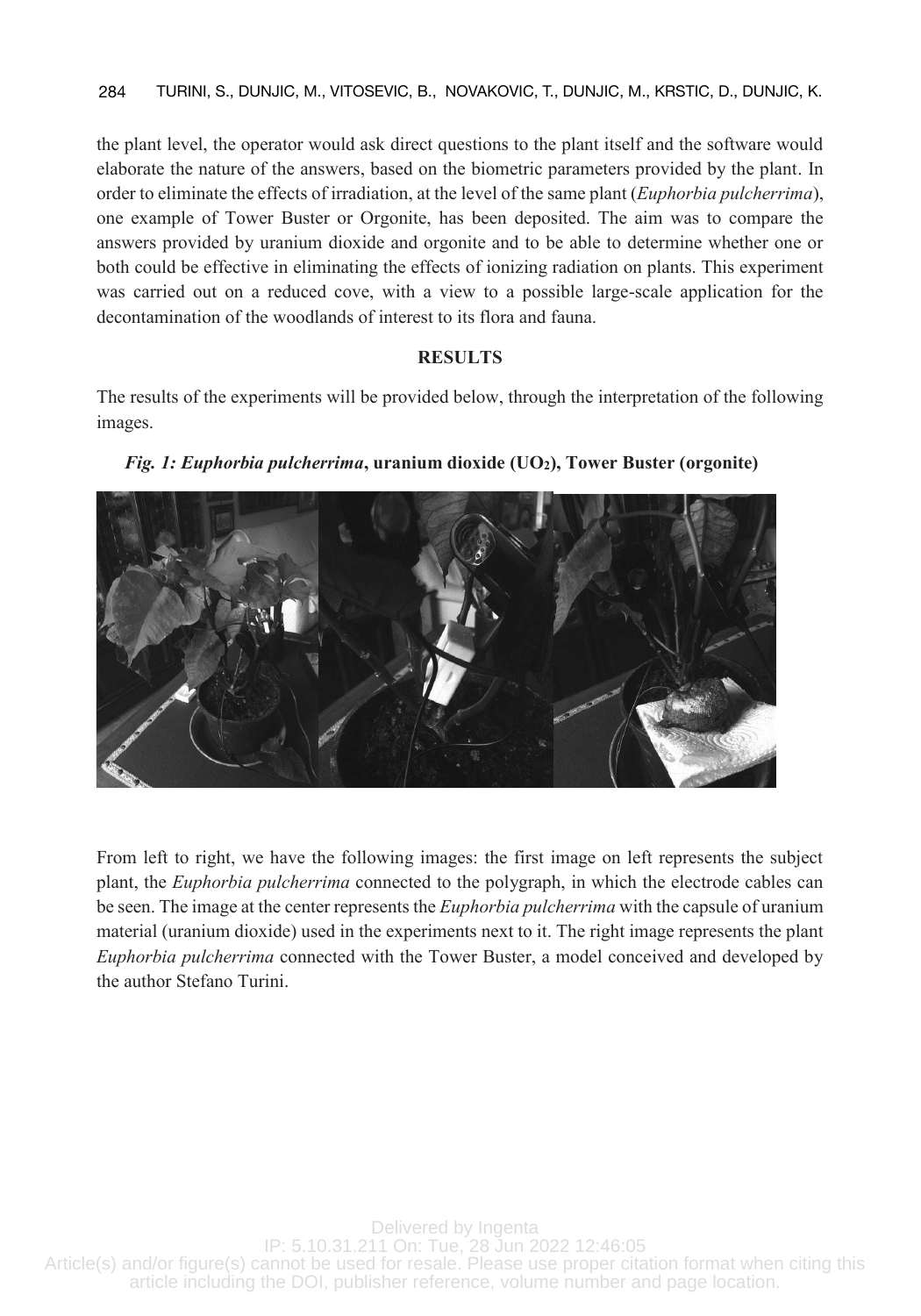| <b>Questions</b>                            | Answer of operator | Software's elaboration |
|---------------------------------------------|--------------------|------------------------|
| (Are you alive?)                            | <b>Yes</b>         | Lie                    |
| (Are you a vegetal?)                        | <b>Yes</b>         | Truthful               |
| (Are you afraid of me?)                     | <b>Yes</b>         | Truthful               |
| (Do you have consciousness<br>of yourself?) | <b>Yes</b>         | Truthful               |
| (Do you know what is<br>uranium?            | <b>Yes</b>         | Truthful               |
| (Do you feel yourself bad?)                 | Yes                | Lie                    |
| (Are you affected by<br>radiations?)        | Yes                | Truthful               |
| (Do you want that I remove<br>$uranium?$ )  | <b>Yes</b>         | Truthful               |

# **First series of results of experiment:** *Euphorbia pulcherrima* **+ uranium dioxide (UO2):**

Through a first logical-psychological analysis of the interpretation of the answers we can conclude, after the application of the uranium dioxide capsule, that the answers conformed to the experimental hypothesis. To the first question, Are you Alive? the operator, giving a positive answer, the software interpreted it as a lie. Which is logical since, in the presence of the radioactive material, the vegetable may no longer feel alive. When asked for control, Are you a vegetable? The answer Yes has given a positive result as it allows us to advance the supposition that the vegetable is aware of its nature. The next question, Are you afraid of me? The response generated by the operator was Yes, and the software confirmed it. From a first interpretation, the vegetable, feeling threatened by the presence of a harmful external stimulus, must have concluded that the primary source of the disturbance, that is the operator, is a threat. The next question is the most important of the whole experiment: Are you aware of yourself? To the answer Yes, the artificial intelligence software responded positively. This is a second clue that points us towards the conception that plants can have self-awareness, which would be a clue in favor of the existence of a vegetable nervous system. The next question confirms the previous one, that is, Do you know what is uranium? To the answer Yes, the software has further confirmed. Therefore, the vegetable in question seems to be aware of the nature of the external stimulus. To the question, Are you feeling bad? the answer was generated Yes it is the software interpreted it as not true since, it seems that the vegetable, despite the negative stimulus given by the radioactive material, is not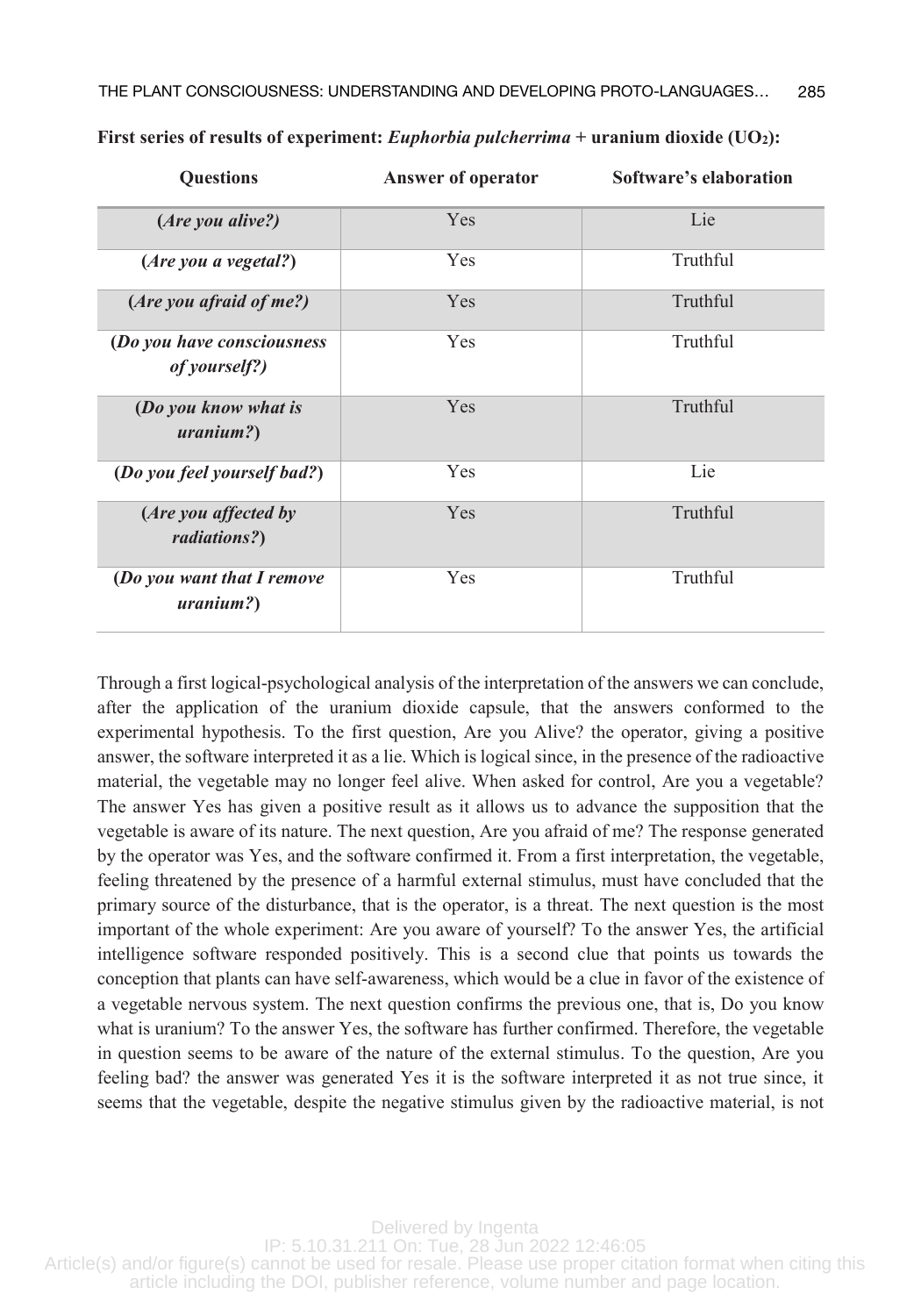affected, yet, enough to warn external effects. It should be remembered that the radioactive material was kept for a total duration of 30 minutes. To the question, Are you affected by radiation? and to the answer given Yes, the software has provided a positive answer and this further confirms that the vegetable is affected by radioactivity and has a sort of awareness of being affected by it. Finally, another important question, Do you want me to remove the uranium, to the answer Yes, the program has given a confirmation, which provides the further data that the vegetable, being affected by the ionizing radiation, "wants" it to be removed.

**Third series of experiment:** *Euphorbia pulcherrima* **+ natural orgonite [(resin of incens + myhrr) + gold] (Turini's model):**

| <b>Ouestions</b>                                                 | Answer of operator | Software's elaboration |
|------------------------------------------------------------------|--------------------|------------------------|
| (Do you know what is<br><i>orgonite?</i>                         | Yes                | Truthful               |
| (Are you affected positively<br><i>from orgonic radiation?</i> ) | <b>Yes</b>         | Truthful               |
| (Do you feel yourself bad?)                                      | No                 | Truthful               |
| (Are you affected negatively<br>from orgonic radiation?)         | N <sub>0</sub>     | Truthful               |
| (Are you feel alive?)                                            | Yes                | Truthful               |
| (Would you like that I will<br>remove orgonite?)                 | N <sub>0</sub>     | Truthful               |

begun to be positively affected by the orgone radiation. Whether it derives from experiential This re-elaboration represents one of the most important results obtained in terms of subliminal plant communication as it has made it possible to obtain a sequential and logical-sequential reelaboration of the language expressed by the plant in terms of bioelectric impulses and reworked by artificial intelligence software (automatic learning). By placing the type of natural orgonite, the vegetable responded positively from a physiological point of view. To the first question, do you know what orgonite is? and, when answered Yes, the software provided a positive automatic reprocessing. The vegetable, plausibly, must have interpreted the presence of orgonite as positive and must have learned to recognize it. THEREFORE, IT IS POSSIBLE TO SUPPOSE THAT, EVEN FOR VEGETABLES, LEARNING IS BASED ON EXPERIENCE, AS FOR ANIMAL ORGANISMS. Therefore, LEARNING IS EXPERIENTIAL. The vegetable has learned to recognize orgonite. To the second question, are you positively affected by orgone radiation? And, to the answer Yes, the software has provided a positive reworking, as, evidently, the vegetable has learning or from the fact that two orgonites have alternated and, therefore, the environment and

Delivered by Ingenta  $\mathbf{r} = \mathbf{r} \cdot \mathbf{r}$  increase in the concentration of EOR, with an increase in the concentration of EOR, we are not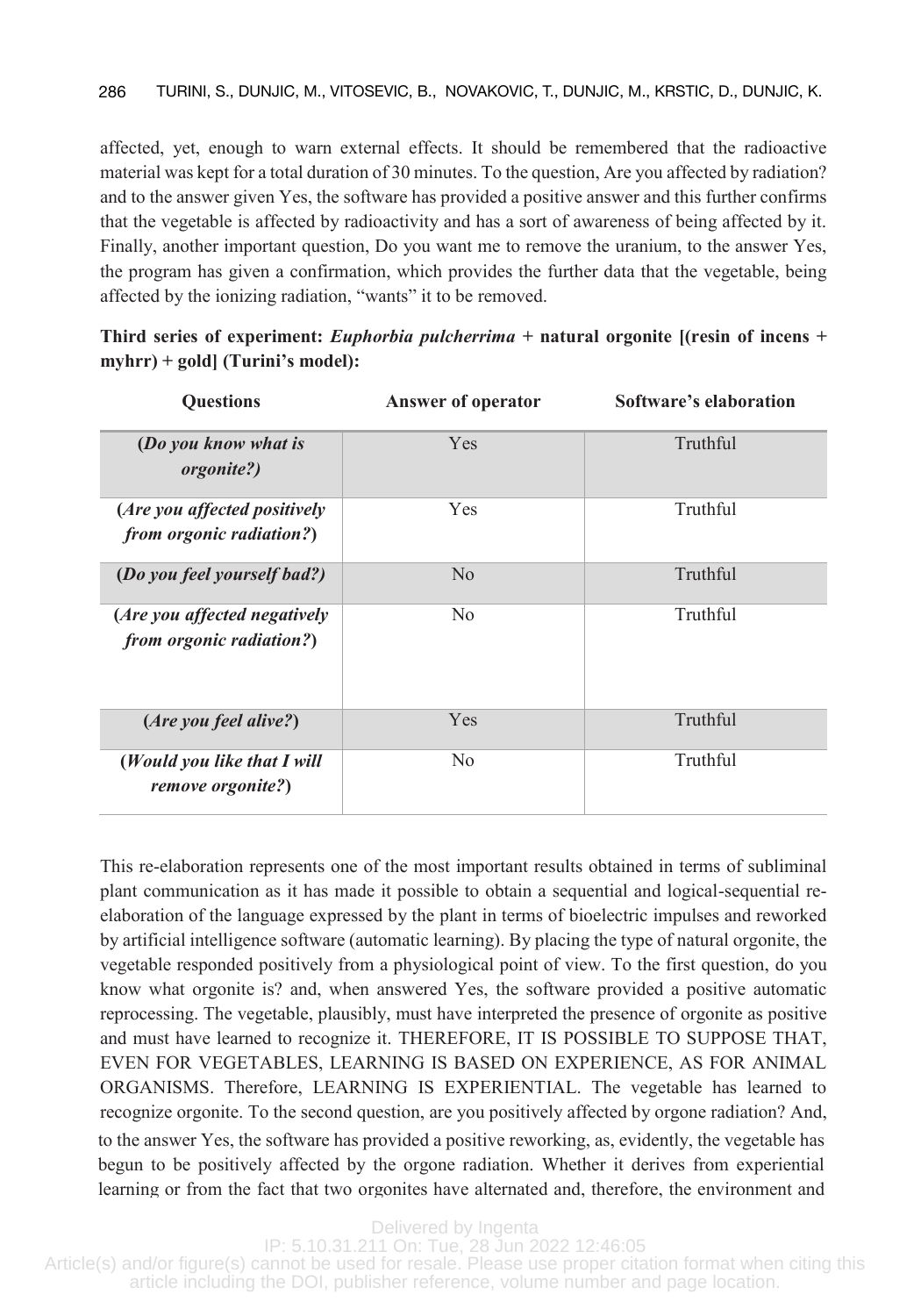the plant have been cleaned of EDOR, with an increase in the concentration of EOR, we are not yet able to say with certainty. To the third question, are you feeling bad? An answer was given No and the computer processed it as affirmative, as the vegetable has recovered its functions and no longer feels unwell. To the fourth question, are you negatively affected by orgone radiation? The answer given was No and the software provided another affirmative reworking, as the vegetable, in accordance with the previous questions, feeling good, is a logical and logical-algorithmic consequence of being positively affected by orgone radiation. The fifth question, Do you feel alive? The computer gave a positive reworking, as, again by logical succession, the increase in functionality of the vegetable, made it feel alive. Note that the question, Do you feel Alive? this is a complex question, since the term Viva contains many meanings and even more can be the possibilities of interpretation. Therefore, asking the vegetable a similar question means presupposing a complex elaboration by the vegetable itself. The last question, do you want me to remove the orgonite? When the operator answered No, the software provided a positive/affirmative answer, as the vegetable is now positively affected and has entered into harmony with the orgonite itself. The assumption is also that natural orgonite, created from plant resins such as frankincense and myrrh, is more in resonance with the plant than a synthetic resin composed mostly of urethanepolyurethane. Moreover, the conductor metal is gold, which, as a noble metal, has a higher level of electrical conductivity than the aluminum of the previous orgonite. In fact, aluminum has an electrical conductivity value of 3.5 x  $10^7$  S/m at 20°C of temperature. Gold has an electrical conductivity of 4.10 x  $10^7$  S/m, always at 20 $^{\circ}$ C.

## **DISCUSSION**

The experimentation reported here had two purposes, divided into two different experimental sessions: the first experiment, with uranium dioxide and Tower Buster, aimed at verifying whether the plant responded to external invasive stimuli, and whether, through the artificial intelligence software, equipped with the polygraph, it was possible to process the impulses provided by the vegetable, so as to find a logical succession of impulses that could be translated into a form of language. The results of the re-elaborations, provided by the automatic learning program, have made it possible to highlight how the vegetable not only receives and processes external stimuli, but also supports them, adapting to the conditions in a specific time, highlighting a configuration in the environment that, until now, it had not yet been found, not at that subliminal level at least.

#### **CONCLUSIONS**

being able to begin the elaboration of a sort of protolanguage to open a channel of direct The elaboration of the answers provided in the first and second experimentation, by the artificial intelligence software, have provided the unequivocal result that the vegetable not only responds to external stimuli, but also to the human voice. Therefore, following all the data obtained and their consequent re-elaboration, we are able to formulate the hypothesis of the existence of a form of consciousness in the tested plant, such as *Euphorbia pulcherrima*. In this we see the possibility of communication with the plant world.

Delivered by Ingenta  $IP: 5.10.31.211$  On: Tue, 28 Jun 2022 12:46:05 Article(s) and/or figure(s) cannot be used for resale. Please use proper citation format when citing this article including the DOI, publisher reference, volume number and page location. Center team in Belgrade, not mentioned as direct participants of the research, and we also want to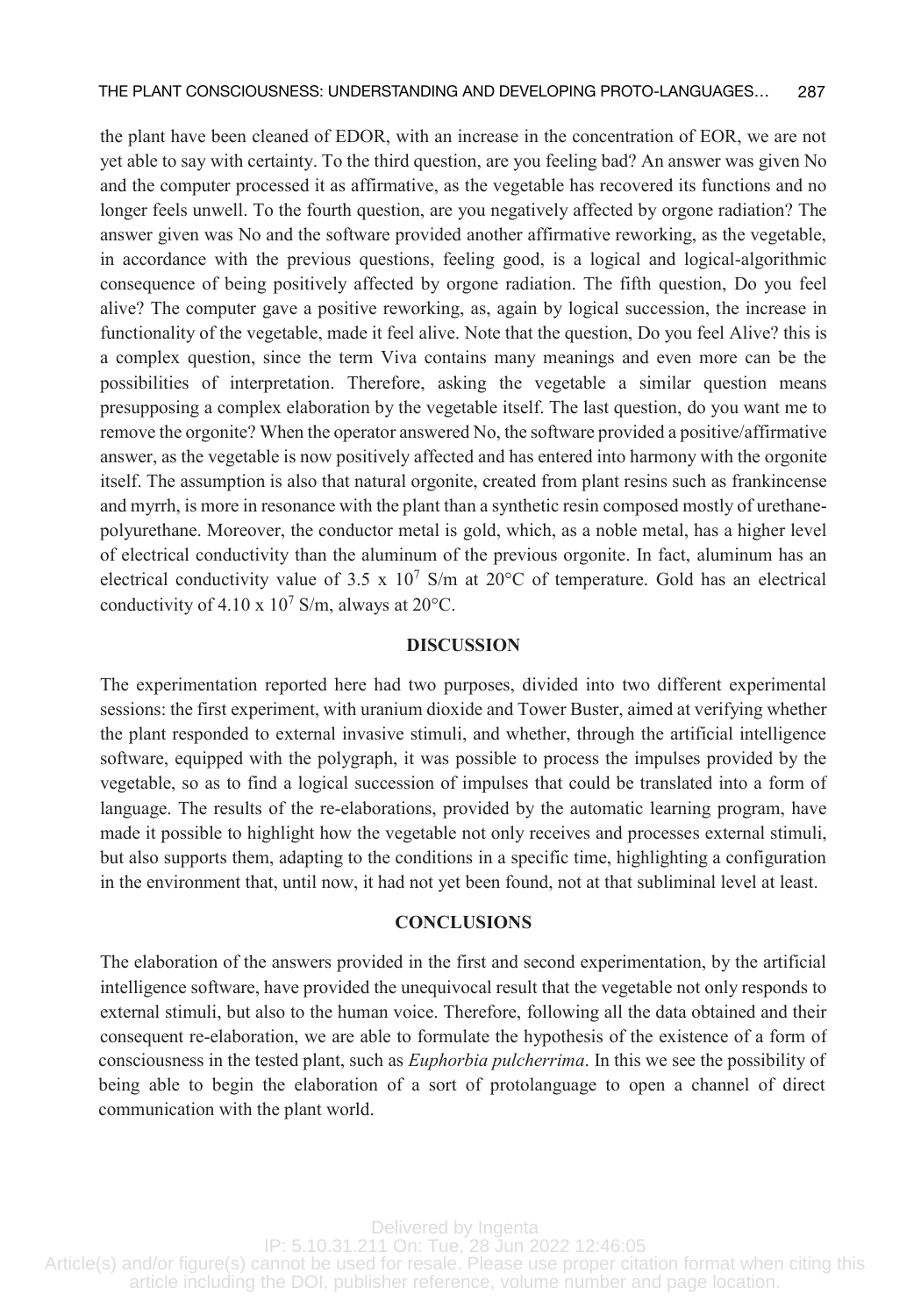**ACKNOWLEDGMENTS:** Authors and co-authors would like to thank members of the BDORT Center team in Belgrade, not mentioned as direct participants of the research, and we also want to declare the absence of conflicts of interest during the execution of all the research and application work.

# **REFERENCES**

- 1. Luther Burbank. Half-hour experiments with plants. P.F. Collier & Son company. EPUB Edition, New York.
- 2. Luther Burbank. Plant Breeding. How plants are trained to work for man. Volume I, Eight Volumes, Illustrated, Prefatory Note by David Starr Jordan P.F. Collier & Son company. EPUB Edition. New York
- 3. Luther Burbank. Grafting and Budding. How plants are trained to work for man. Volume II, Eight Volumes, Illustrated, Prefatory Note by David Starr Jordan P.F. Collier & Son company. EPUB Edition. New York
- 4. Luther Burbank. Fruit Improvement. How plants are trained to work for man. Volume III, Eight Volumes, Illustrated, Prefatory Note by David Starr Jordan P.F. Collier & Son company. EPUB Edition. New York
- 5. Luther Burbank. Small Fruits. How plants are trained to work for man. Volume IV, Eight Volumes, Illustrated, Prefatory Note by David Starr Jordan P.F. Collier & Son company. EPUB Edition. New York
- 6. Hermann Schildknecht. Uber die Chemie der Sinnpflanze *Mimosa pudica L*. Mit 22 zum Teil farbigen Abbildungen. Vorgelegt in der Sitzung vom 10 juni 1978. Springer Verlag Berlin Heidelberg New York 1978. ISBN-13: 978-3-540-09290-2. [DOI: 10.1007/978](http://dx.doi.org/10.1007/978-3-)-3- 642-46402-7. e-ISBN-13: 978-3-642-46402-7.
- 7. Silvia Perotto, Frantisˇek Balusˇka. Signaling and Communication in Plant Symbiosis. ISSN 1867-9048 E-ISSN 1867-9056, ISBN 978-3-642-20965-9 E-ISBN 978-3-642- 20966-6, [DOI](http://dx.doi.org/10.1007/978-3-642-20966-6) [10.1007/978](http://dx.doi.org/10.1007/978-3-642-20966-6)-3-642-20966-6, Springer Heidelberg Dordrecht London New York. Library of Congress Control Number: 2011938275, Springer-Verlag Berlin Heidelberg 2012.
- 8. J. Benjamin Miller and Giles E.D. Oldroyd. The Role of Diffusible Signals in the Establishment of Rhizobial and Mycorrhizal Symbioses. [DOI](http://dx.doi.org/10.1007/978-3-642-20966-) [10.1007/978](http://dx.doi.org/10.1007/978-3-642-20966-)-3-642-20966- 6. Springer Heidelberg Dordrecht London New York.
- 9. František Baluška, Soumya Mukherjee, Akula Ramakrishna. Neurotransmitters in Plant Signaling and Communication. ISSN 1867-9048 ISSN 1867-9056 (electronic). Signaling and Communication in Plants, ISBN 978-3-030-54477-5 ISBN 978-3-030-54478-2 (eBook), https://doi.org/10.1007/978-3-030-54478-2, © Springer Nature Switzerland AG 2020.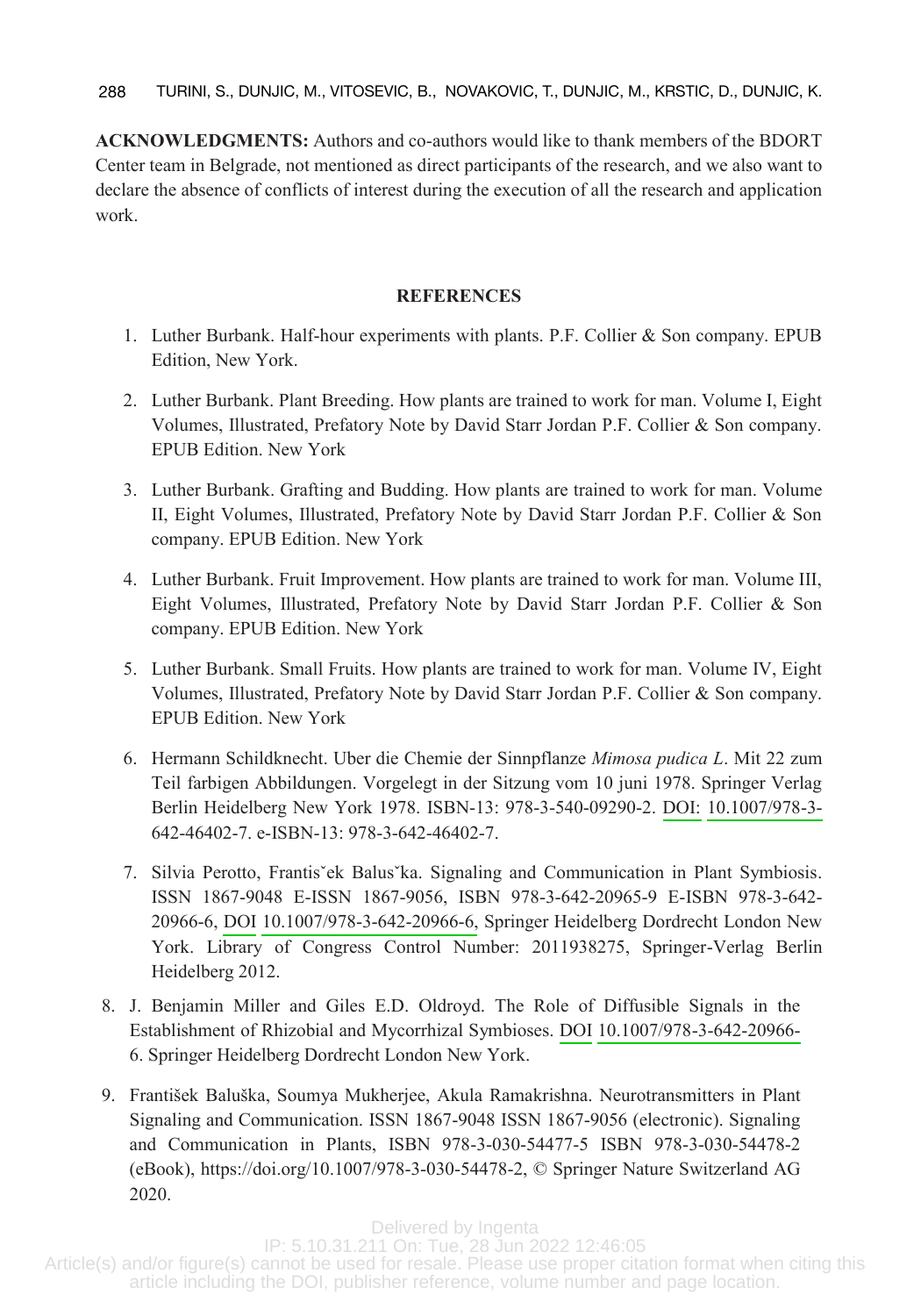- 10. František Baluška, Soumya Mukherjee, Akula Ramakrishna. Neurotransmitters in Plant Signaling and Communication. ISSN 1867-9048 ISSN 1867-9056 (electronic). Signaling and Communication in Plants, ISBN 978-3-030-54477-5 ISBN 978-3-030-54478-2 (eBook), https://doi.org/10.1007/978-3-030-54478-2, © Springer Nature Switzerland AG 2020.
- 11. František Baluška, Velemir Ninkovic. Plant Communication from, an Ecological Perspective. ISSN 1867–9048 e-ISSN 1867–9056, ISBN 978-3-642-12161-6 e-ISBN 978- 3-642-12162-3, [DOI](http://dx.doi.org/10.1007/978-3-642-12162-3) 10.1007/978[-3-642-12162-3,](http://dx.doi.org/10.1007/978-3-642-12162-3) Springer Heidelberg Dordrecht London New York, Library of Congress Control Number: 2010923084, # Springer-Verlag Berlin Heidelberg 2010.
- 12. James D. Blande, Robert Glinwood. Deciphering Chemical Language of Plant Communication. ISSN 1867-9048 ISSN 1867-9056 (electronic), Signaling and Communication in Plants. ISBN 978-3-319-33496-7, ISBN 978-3-319-33498-1 (eBook), [DOI](http://dx.doi.org/10.1007/978-3-319-33498-1) [10.1007/978](http://dx.doi.org/10.1007/978-3-319-33498-1)-3-319-33498-1. Library of Congress Control Number: 2016947068. © Springer International Publishing Switzerland 2016.
- 13. J.-C. Bose. Sur la réponse électrique de la matière vivante et animée soumise à une excitation. - Deux procédés d'observation de la réponse de la matière vivante. HAL Id: jpa-00240632. https://hal.archives-ouvertes.fr/jpa-00240632. Submitted on 1 Jan 1902.
- 14. Sir Jagadis Chunder Bose. Plant Autographs and Their Revelations. Longmans, Green and co. LTD. 39 Paternoster Road, London, E.C. 4, New York, Toronto, Calcutta, Bombay and Madras, 1927.
- 15. Sir Jagadis Chunder Bose. The Motor Mechanism of Plants. Longmans, Green and co. LTD. 39 Paternoster Road, London, E.C. 4, New York, Toronto, Calcutta, Bombay and Madras, 1928.
- 16. Sir Jagadis Chunder Bose. Comparative Electro-Physiology, A Physico-Physiological Study. Longmans, Green and co. LTD. 39 Paternoster Road, London, E.C. 4, New York, Toronto, Calcutta, Bombay and Madras, 1907.
- co. LTD. 39 Paternoster Road, London, E.C. 4, New York, Toronto, Calcutta, Bombay and 17. Sir Jagadis Chunder Bose. Growth and Tropic Movements of Plants. Longmans, Green and Madras, 1929.
- 18. Sir Jagadis Chunder Bose. The Nervous Mechanism of Plants. Longmans, Green and co. LTD. 39 Paternoster Road, London, E.C. 4, New York, Toronto, Calcutta, Bombay and Madras, 1926.
- 19. Joël Sternheimer, exposé au Colloque International "Louis de Broglie, Physicien et penseur", Ancienne Ecole Polytechnique, Paris, 6-7 novembre 1987; "Ondes d'échelle. I. Partie physique", pli à l'Académie des Sciences n° 17064 (juin 1992), ouvert en 1999.

Delivered by Ingenta

delivered by Ingerita<br>IP: 5.10.31.211 On: Tue, 28 Jun 2022 12:46:05 Article(s) and/or figure(s) cannot be used for resale. Please use proper citation format when citing this and of hydrogy cannot be doca to recease. These des proper enanomement when entries and a set of the DOI, publisher reference, volume number and page location.